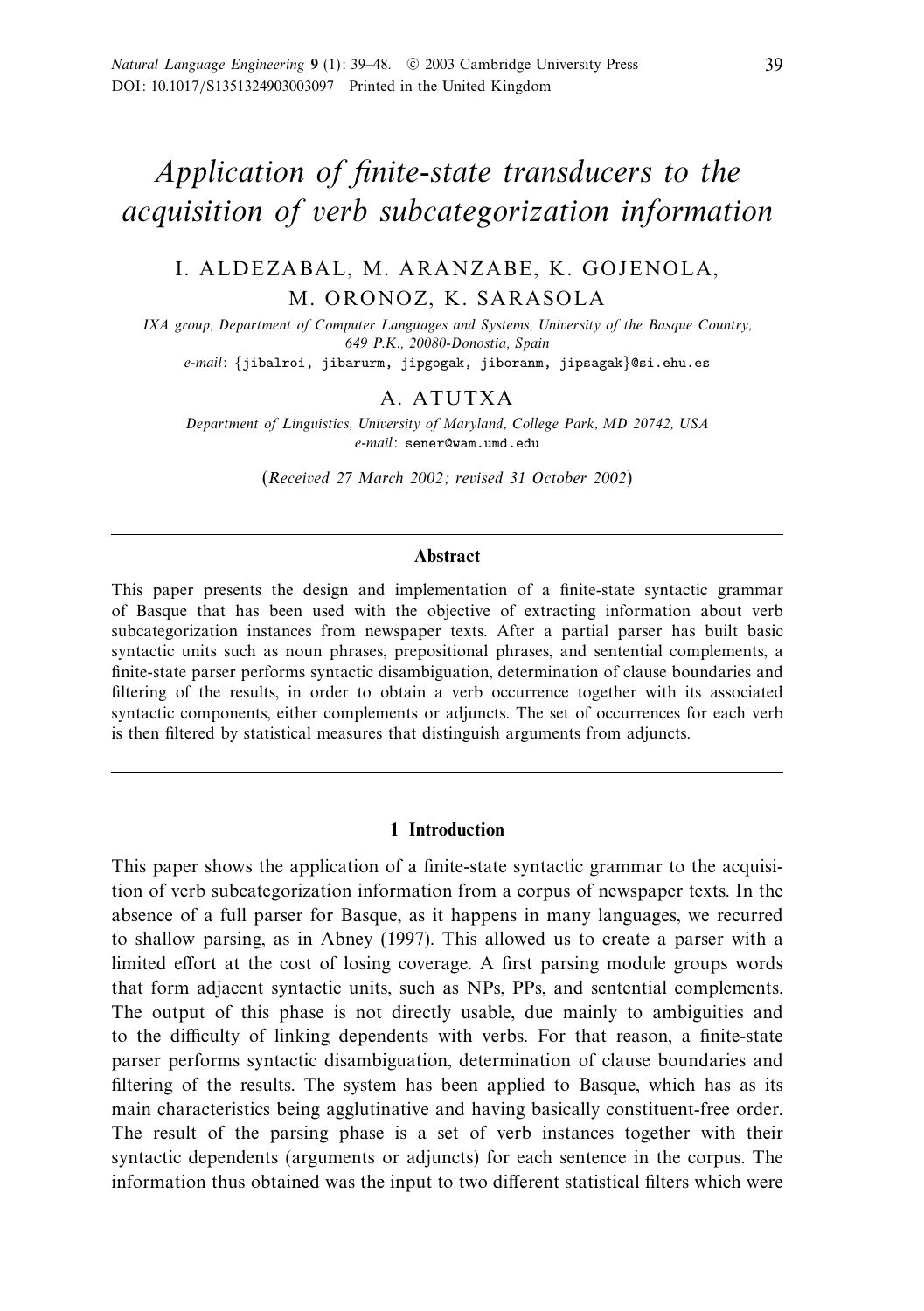

Fig. 1. Overview of the system.

tested on their adequacy to distinguish arguments from adjuncts, with the aim of automatically obtaining verb subcategorization frames.

The rest of the paper is organized as follows. Section 2 shows the initial parsing system we have used, detailing its main components. Section 3 examines the finitestate grammar applied to the extraction of subcategorization information. Section 4 presents some evaluation results. Finally, Section 5 presents related work on lexical acquisition in the form of verb subcategorization information.

## **2 System architecture**

Figure 1 shows the architecture of the system. First, it performs morphological analysis based on two-level morphology (Alegria, Artola, Sarasola and Urkia 1996) and disambiguation using the Constraint Grammar (CG) formalism (Karlsson, Voutilainen, Heikkila and Anttila 1995; Ezeiza, Alegria, Arriola, Urizar and Aduriz 1998). These two steps are fundamental for the processing of agglutinative languages. As a second step, a partial parser is applied (Abney 1997), which recognizes basic syntactic units (NPs, PPs and several types of subordinate sentences). Currently we can employ two different partial parsers, one of them using a unification grammar (Aldezabal, Gojenola and Sarasola 2000) and the other one based on the CG formalism (Ezeiza, Alegria, Arriola, Urizar and Aduriz 1998). Although based on very different formalisms, both obtain similar results, in terms of coverage and ambiguity. However, there is a long way when moving from basic syntactic units to full parsing. Many ambiguities, which can be manageable locally, give thousands of combinations at the sentence level (see Figure 3), as a result of both morphological ambiguity (1.19 interpretations per word-form after morphological disambiguation), syntactic ambiguities introduced by the partial parser, and attachment ambiguities between verbs and their dependents. This problem has been partially solved for several languages where full sentence parsers have been enriched with statistical information or by adding subcategorization information (Briscoe and Carroll 1997; Korhonen 2001). In languages like Basque, neither annotated treebanks nor information on verb subcategorization are available. As any of these elements would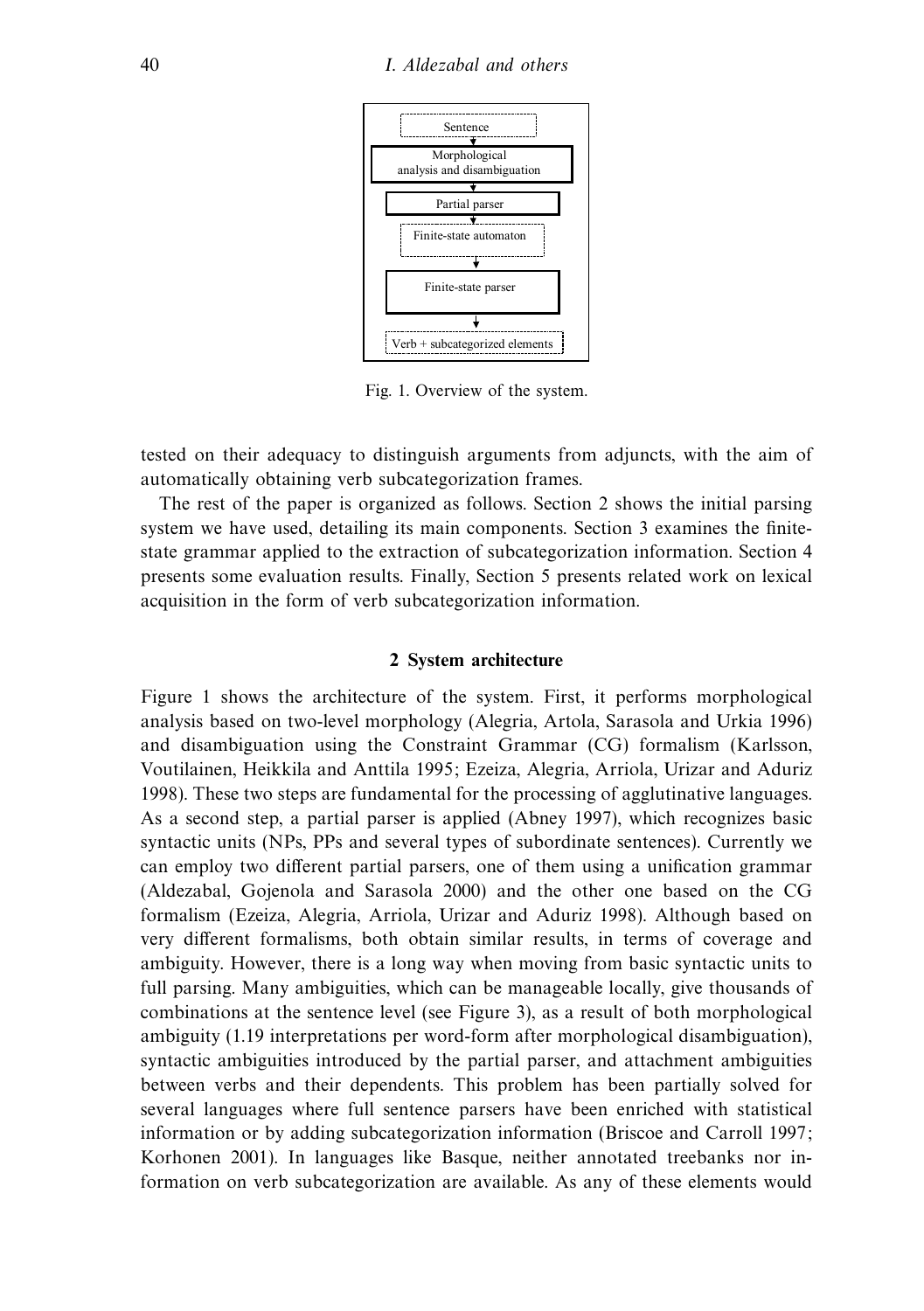

Fig. 2. Example of an input sentence and its corresponding output.

be very expensive, we took the option of developing a finite-state parsing module which performs syntactic disambiguation and filtering of the results, with the aim of obtaining subcategorization information that will be used in subsequent works to enrich the lexical database.

#### **3 A finite-state grammar for the acquisition of verb subcategorization instances**

These are the main operations performed by the finite-state parser:

- Clause recognition. To extract verb subcategorization information, a set of rules examine the context of the target verb and define the scope of the clause to which the disambiguation operations will be applied.
- Disambiguation. Morphological and syntactic ambiguities are the cause of obtaining multiple readings per sentence. This disambiguation process is similar to that of CG disambiguation with the advantage of being able to reference syntactic units wider than the word, which must be defined in a roundabout manner in the word-based CG formalism. A special kind of disambiguation specific to the task of extracting verb subcategorization information is the filtering of several non-interesting syntactic tags. For example, the noun/adjective ambiguity can be ignored when acquiring verb subcategorization information, as we are interested in the syntactic category and the grammatical case, the same in both alternatives.

Figure 2 shows the application to a sentence, in the context of analyzing the verb esan (to say). The result has been simplified, because both the input and output are presented as text, rather than as automata containing feature-value pairs that represent syntactic components, as in Figure 3 (actually each unit also contains its corresponding morphosyntactic tags, such as case, number, or subordination type). Taking a sentence as input, the clause corresponding to the target verb is delimited first. Then, after several disambiguation steps, the syntactic units that appear with the verb are selected, each with its associated syntactic features.

To implement the finite-state grammar we have applied operations on regular expressions and relations, among them composition and replacement, using the Xerox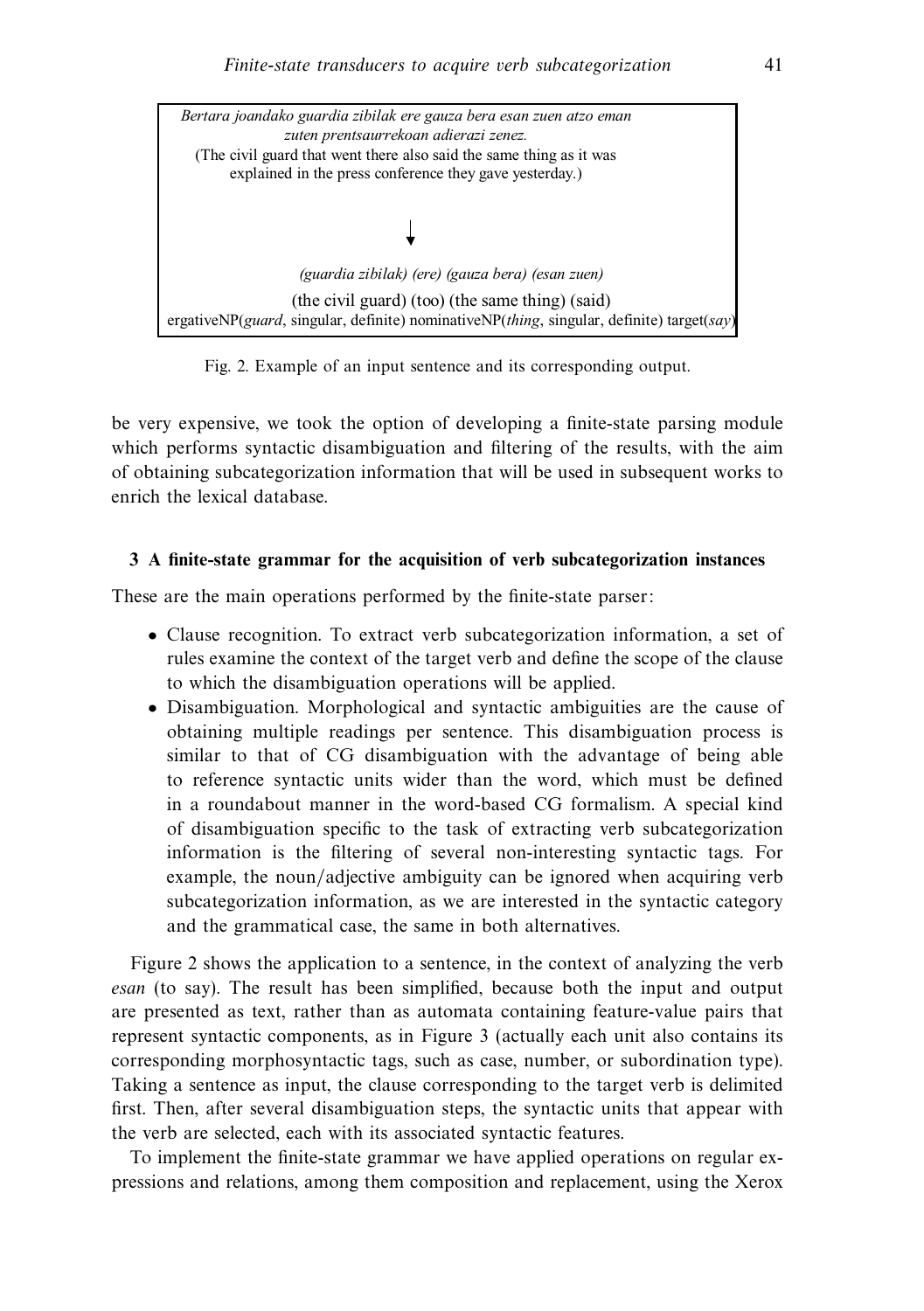

Fig. 3. Automaton corresponding to a part of the sentence in figure 2: "*...* guardia zibilak ere gauza bera *...*".

Finite State Tool (XFST, (Karttunen, Chanod, Grefenstette and Schiller 1996)). We use both ordinary composition and the lenient composition operator (Karttunen 1998). This operator allows the application of different eliminating constraints to a sentence, always with the certainty that when some constraint eliminates all the interpretations, then the constraint is not applied at all, that is, the interpretations are rescued, making the system robust. The operator was first proposed to formalize Optimality Theory constraints in phonology. As Karttunen points out, it also provides a flexible way to enforce linguistic or empirical constraints in syntactic disambiguation. Gerdemann and van Noord (2000) have demonstrated how a matching approach to the same problem, without using lenient composition, improves the results, as it eliminates the need for an upper limit on the counting, while at the same time minimizes the resulting transducer. However, as lenient composition was already implemented as part of the XFST set of operators, we did not test this latter option. In the next subsections we will describe the different parts of the finite-state grammar.

#### *3.1 Clause recognition*

To extract verb subcategorization information, a group of rules will examine the context of the target verb and define the scope of its associated clause. The global ambiguity is considerably reduced if only the clause corresponding to the target verb is considered. In the following steps the disambiguation operations will be applied to this clause.

For example, the following rule will insert a clause boundary to the left of the target verb just before one or more intermediate NPs or PPs if there is a subordinate modifier to their left, which in Basque cannot be part of the clause corresponding to the target verb<sup>1</sup>:

```
define MarkLeftSubordinate [[NP | PP | NegativeParticle]* TargetVerb]
                            \texttt{Q->} ''{{'' ... || SubordinateModifier _ ;
```
When applied to the sentence of Figure 2, the delimiter " ${''}$ " will be inserted to mark the beginning of a clause ("Bertara joandako  $\{$  guardia zibilak ere gauza bera esan *...*"), because the verb joandako contains a subordinate modifier that is out of the scope of the target verb. Twenty-two rules have been defined for the task of

<sup>&</sup>lt;sup>1</sup> A rule of the form A  $@-> B \dots C \parallel D \perp E$  will insert the tags B and C to either side of A in the context  $D \overline{A} E$ .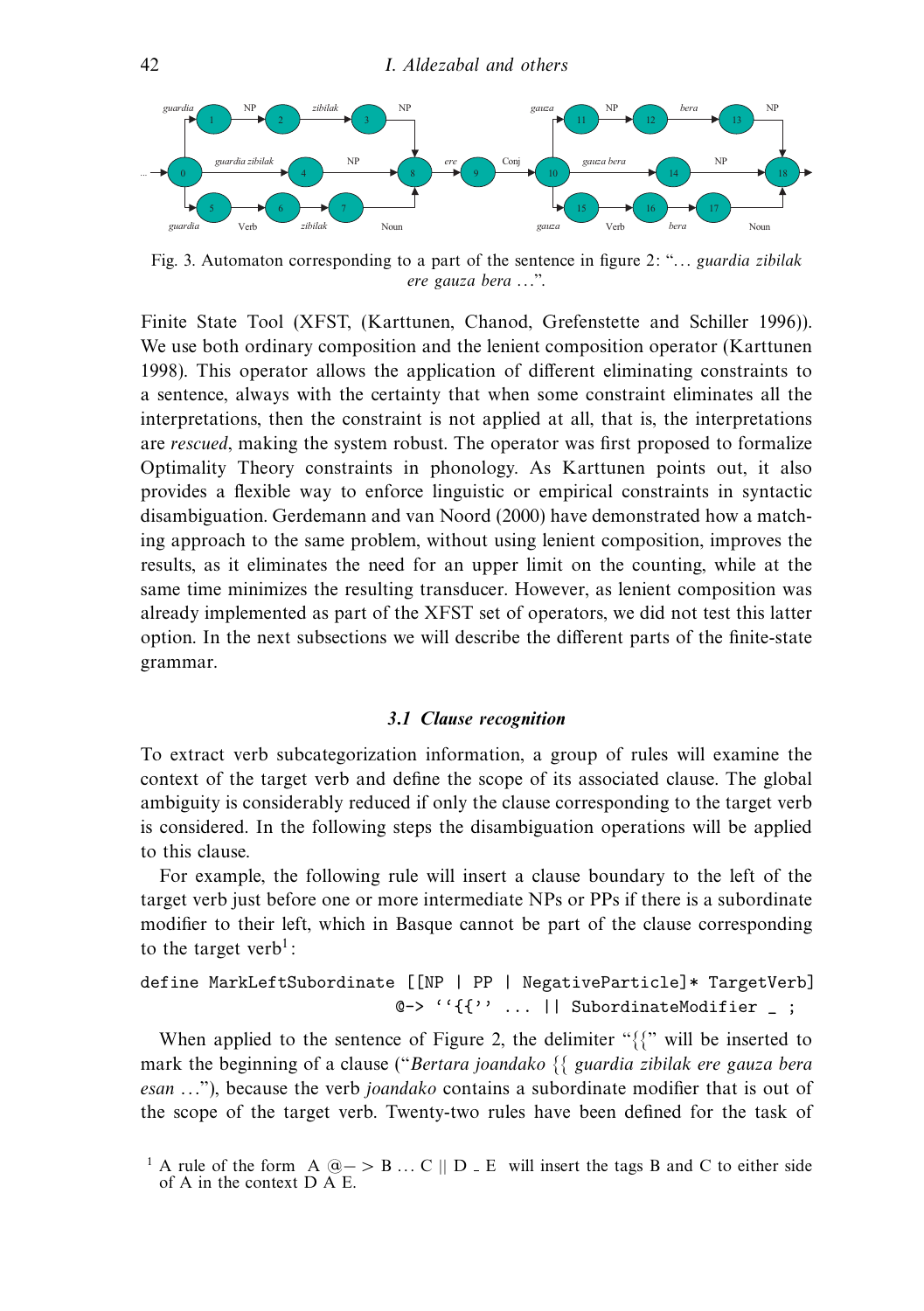

Fig. 4. Application of disambiguation constraints. (a) Initial automaton, (b) remaining alternatives after selecting the maximal projections, (c) remaining alternative after selecting the minimal number of NPs.

delimiting boundaries, which are sufficient to obtain high precision. The compilation of the previous rule produces a transducer with 482 states and 12,221 arcs. As most of the rules are as complex as the one presented, they cannot be composed into a single automaton, because of its prohibitive size. For that reason, the clause filters are applied sequentially.

#### *3.2 Disambiguation: longest match selection*

A usual kind of ambiguity is produced when there are alternative readings of a sentence where some of the syntactic units can be either independent or can also be included inside bigger units. Figure  $4(a)$  is a simplification of the automaton in Figure 3, which shows an example where there are several arcs giving  $NPs<sup>2</sup>$ , while some others cannot be analyzed (they have been simplified in the picture, marked as "other"). This kind of unanalyzed element is relatively frequent and corresponds to punctuation marks, unknown words or portions not covered by the partial grammar. After examining a number of sentences, we decided to apply two heuristics:

- Take the readings with NPs covering most of the sentence (maximal projections). Figure 4(b) shows how after applying this heuristic the number of readings is reduced from nine to four. Although at first glance it could seem that eliminating any "other" interpretation could suffice, this would not work, because it would eliminate all the readings, as there is one "other" path (from state 2 to 3) that must be followed by all readings. For the selection of maximal projections, we applied the following constraints sequentially:
	- Take the reading(s) that contains no "other" arcs.
	- Take the reading(s) containing at most one "other" arc.
	- *...*
	- Take the reading(s) containing at most N "other"  $\arccos^3$ .

As the constraint composition with any sentence results in a null output because no reading can meet all of them, the constraints will be applied

<sup>&</sup>lt;sup>2</sup> Although we will illustrate the problem using NPs, the method has been equally applied to other kinds of syntactic units, such as verb chains, PPs or sentential complements. In fact, we treat both NPs and PPs as NPs, because in Basque they have the same syntactic structure, differing only in syntactic case.

<sup>&</sup>lt;sup>3</sup> The value *N* must be a reasonable constant. With long sentences,  $N = 20$  is enough.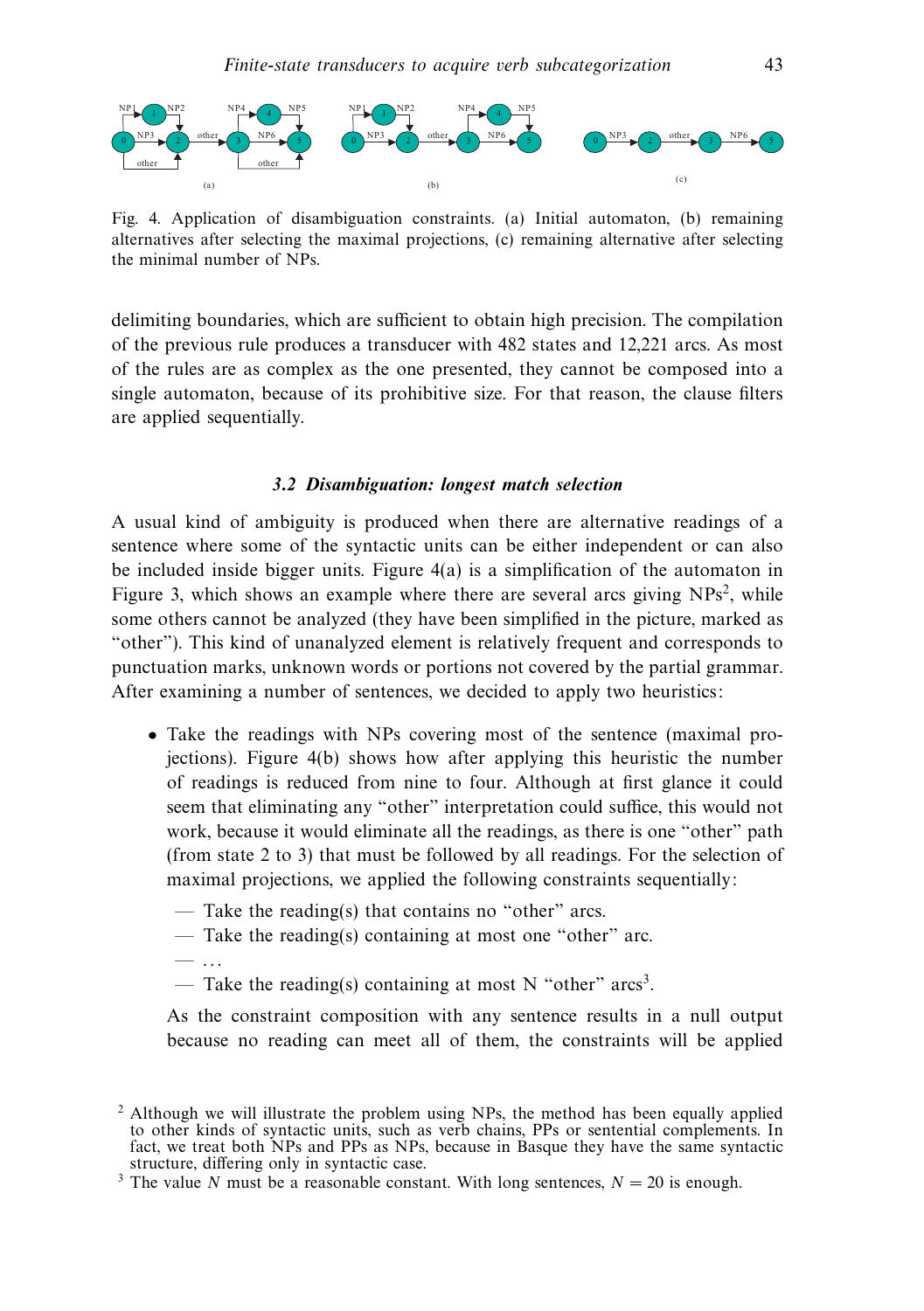sequentially using lenient composition (.O. in the XFST tool), so that the reading(s) with the minimum number of "other" arcs will be selected<sup>4</sup>:

```
define Sentence0 Sentence .O. ~$Other
define Sentence1 Sentence0 .0. "[[$0ther]^>1]
...
define SentenceN SentenceN-1 .0. "[[$Other]^>N]
```
Figure 4(b) shows the result after applying these constraints to the automaton in figure 4(a).

• Take the longest NPs (minimal number of maximal projections). The number of maximal projections is minimized to obtain a preference for more extended linguistic analyses over a series of smaller ones. To select the readings with the longest NPs we apply a similar approach, selecting the readings with the minimum number of NPs. Again, the lenient composition operator must be used. Figure 4(b) shows four readings, but the alternative containing only NP3 and NP6 will be usually preferred (Figure 4(c)).

The heuristics have been applied in a reductionistic manner, discarding the readings that do not meet the required constraints. The two sets of restrictions must be applied sequentially, because otherwise the results would not be the intended ones. For example, if we first applied the second heuristic to the automaton given in Figure 4(a), it would incorrectly take two readings (one of them would be composed by NP3 plus two "other" arcs) when the desired result should contain at least two NPs. The heuristics for the selection of the longest match perform satisfactorily (see section 4 for a preliminary evaluation). In a first comparison to English, one could ask if the heuristics would imply that some patterns, such as V NP PP, would always be reduced to V NP, missing the pattern NP PP. Due to the characteristics of Basque syntax this problem is not present, as any PP linked to an NP appears before it and uses the special genitive suffixes -ko and -en, while those PPs linked to the main verb use special case markers. Obviously, this kind of problem has been avoided in part due to the specific work of extracting subcategorization information, and will have to be dealt with when developing a full syntactic analyzer.

# *3.3 General disambiguation constraints*

We have also developed a number of constraints that try to reduce several types of ambiguity. For example, a common case of ambiguity between NP-Subject-Ergative-Singular and NP-Object-Nominative-Plural (as in gizonak-the man(Subject)/the men(Object)) can be resolved using information about agreement when the verb is finite. Another ambiguous situation concerns the distinction in subordinated sentences between an indirect interrogative clause and a relative clause, which many times can be resolved due to the presence of an interrogative pronoun. These constraints must also be applied using the lenient composition operator, so that

<sup>4</sup> The following operators are used: <sup>∼</sup> (complement), \$ ("contains" operator) and X <sup>∧</sup> *<sup>&</sup>gt;* <sup>Y</sup>  $(Y \text{ or more repetitions of } X)$ .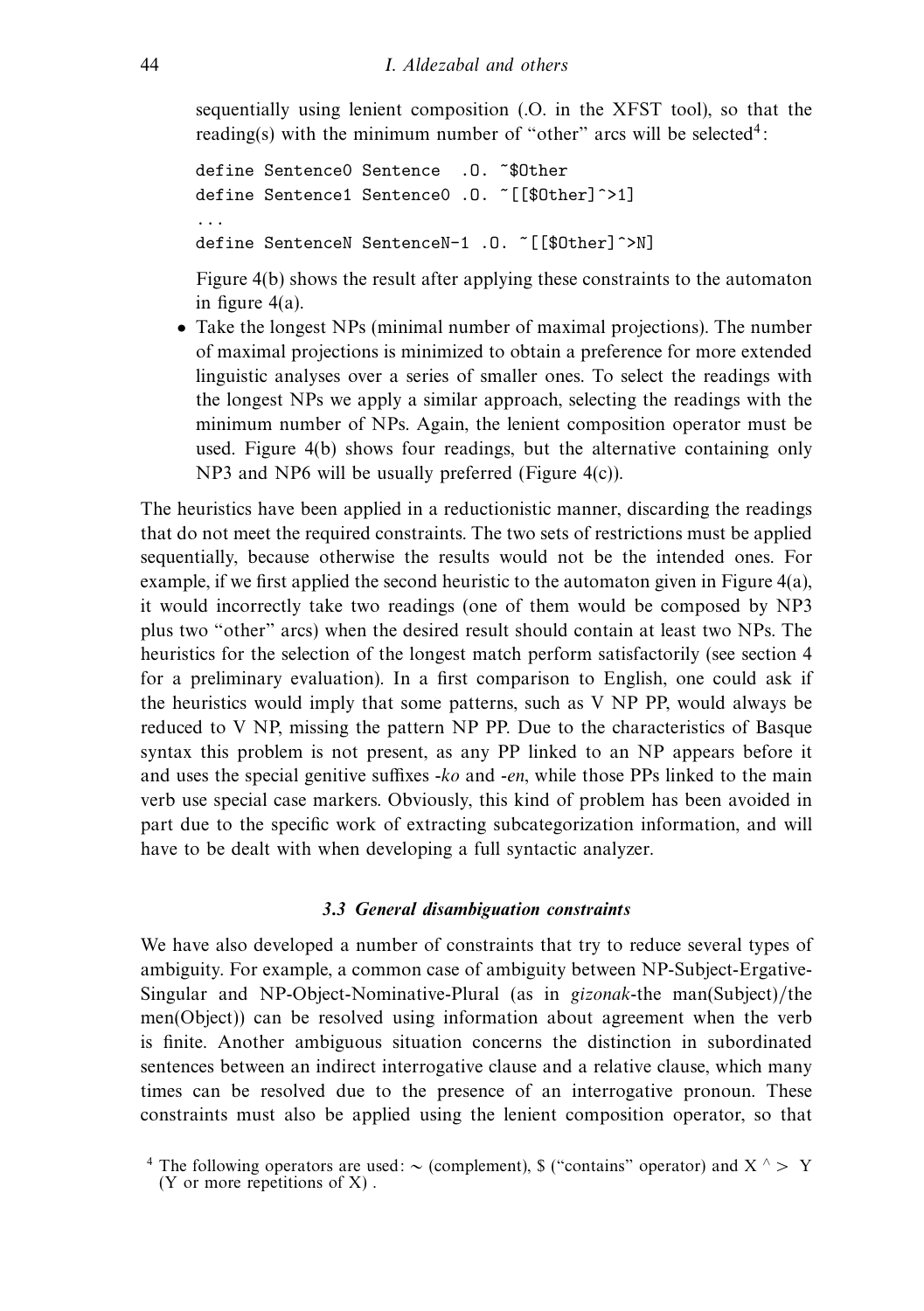no constraint will produce a null result. For example, the following rule eliminates sentence readings containing a singular NP in nominative case and a finite verb that requires a plural nominative NP, due to agreement in number:

```
define ApplyAgreement1 ~$[ VerbNomPlural ?* NPNomSingular ];
```
The constraint applies after correctly delimiting the clause, because the presence of multiple verbs would make the restriction highly inaccurate. There are sixteen constraints treating agreement, solving only part of this kind of ambiguity (for example, non-finite verbs lack agreement, hence the constraints do not apply).

# **4 Evaluation**

The resulting finite-state grammar contains more than 300 rules. It has been applied to a corpus of 111,000 sentences from newspaper texts, totalling 1,337,445 words. When dealing with unrestricted texts there are several extra difficulties added to the problem of ambiguity, such as multiword lexical units, unknown words, proper names, spelling errors and long sentences (as each sentence contains an instance of the target verb together with other main or subordinate clauses, delimiting the exact boundaries of the clause corresponding to the target verb is a difficult task). For evaluation of the parser we took a set of previously unseen 150 sentences (Aldezabal, Gojenola and Sarasola 2000). We measured precision (# of correctly selected dependents/all the elements returned) and recall  $#$  of correctly selected dependents/actual dependents in the sentence), applied to each instance of the target verb and its corresponding complements/adjuncts. Although there is always a balance between precision and recall, we tried to maximize precision, sometimes at the cost of lowering recall. We consider the results satisfactory, with 87% precision and 66% recall. We examined the causes of the errors manually, concluding that about half of them can be improved by simple refinements of the lexicon and the grammars (both the partial grammar and the finite-state grammar), while the rest would require qualitative changes on the grammars (incorporation of subcategorization information, etc.).

# *4.1 The argument selection phase*

This task consists of finding for each verb correct syntactic frames, free from adjuncts. What we obtained from parsing were analyzed contexts (combinations of dependents) corresponding to verbs. To obtain subcategorization frames from these contexts we have to identify and eliminate adjuncts and errors resulting from parsing (since precision and recall were not of a 100%). A way to tackle this problem is to apply statistical filters to discriminate arguments from other elements (either adjuncts or parsing errors). We applied two statistical measures: Mutual Information (MI), and Fisher's Exact Test. These tests are broadly used to discover associations between words (Manning and Schutze 1999). Based on theoretical grounds, one would expect to find a high association between a verb and an argument and a low association between a verb and an adjunct (Aldezabal, Aranzabe, Atutxa,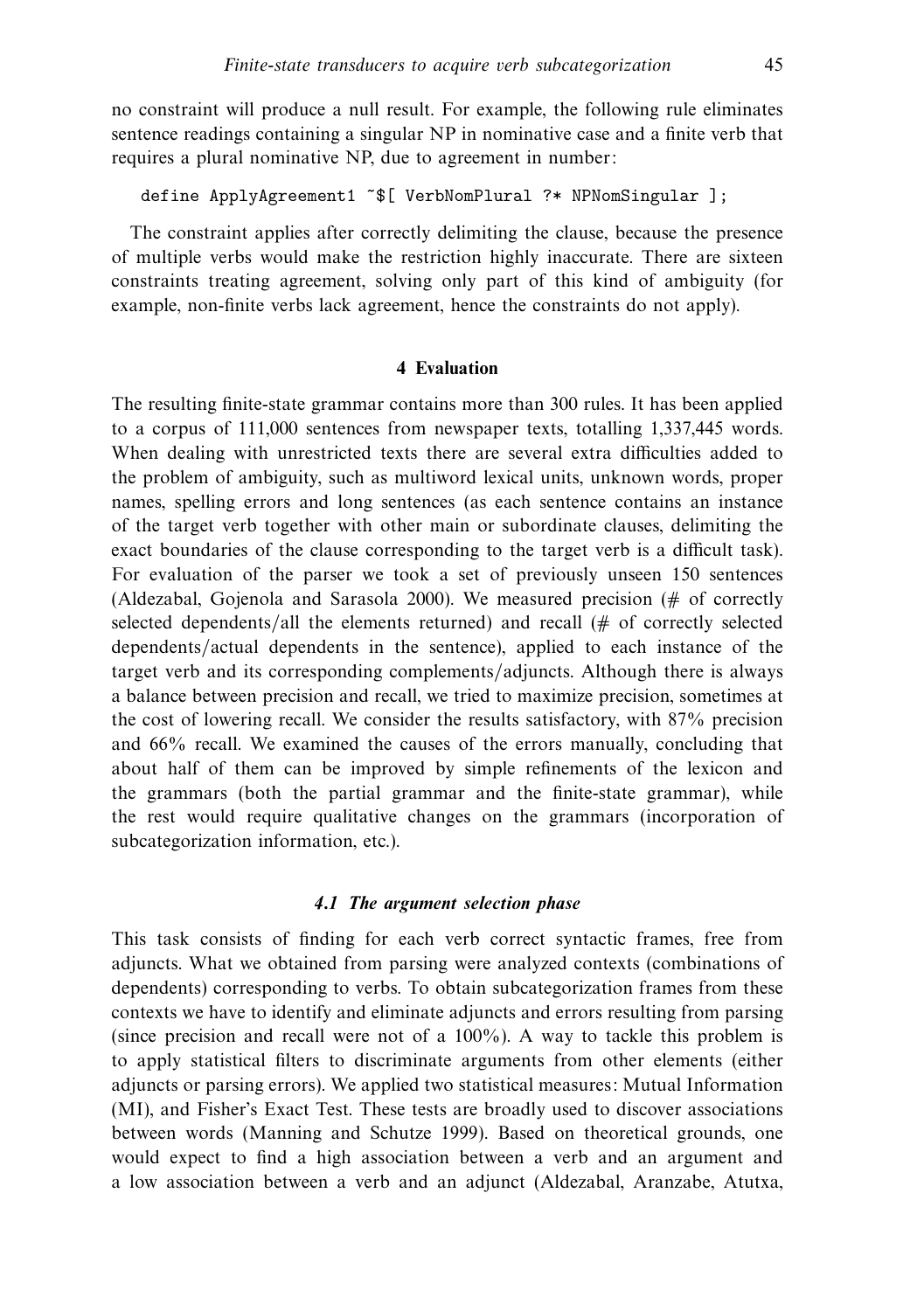|              | Precision $(\% )$ Recall $(\% )$ F-score $(\% )$ |          |          |  |
|--------------|--------------------------------------------------|----------|----------|--|
| MI<br>Fisher | 62<br>64                                         | 50<br>44 | 55<br>52 |  |
|              | Table 2. Results of evaluation (contextualized)  |          |          |  |

Table 1. Results of evaluation (non-contextualized)

| Table 2. Results of evaluation (contextualized) |              |                                                  |          |          |  |  |
|-------------------------------------------------|--------------|--------------------------------------------------|----------|----------|--|--|
|                                                 |              | Precision $(\% )$ Recall $(\% )$ F-score $(\% )$ |          |          |  |  |
|                                                 | МI<br>Fisher | 93<br>93                                         | 97<br>93 | 95<br>93 |  |  |

Gojenola and Sarasola 2002). The subcategorization system is fine-grained in that it is not limited to syntactic categories such as NP or PP, but to 48 different types of grammatical cases (absolutive, dative, inessive, *...*) and sentential complements. We evaluated the results against manually annotated data, following two approaches. For the first approach we used no context, so the annotators could not derive the sense of the verb among its different senses. We selected 10 verbs and, for each of them, we extracted from the corpus the list of all case markers of its dependents. We provided 4 human annotators with this bare list of verbs and cases, and they marked each case as either a case introducing an argument or an adjunct. So the annotators labeled the dependents considering multiple senses of the verb, even those not appearing in the corpus, since there was no context to disambiguate the specific meaning of the verb (we will call this the non-contextualized evaluation). Table 1 shows the results after comparing the values obtained for each verb-case pair by the annotators (gold standard) with the ones obtained by the system.

Table 2 shows the result when providing the annotators with no list but a set of sentences corresponding to the 10 verbs. The annotators extracted the verb-case pairs for each sentence, and using the sentence as context they could derive the particular sense of the verb. As we used different parts of the same corpus for learning and evaluating, the semantics are restricted to that of the corpus. We performed a simple evaluation, calculating precision and recall of the system over each argument marked by the annotators. This can give an estimate of the extent to which the information obtained could be useful for a parser applied to that corpus.

The origin of the differences in Tables 1 and 2 comes, on the one hand, from semantics. The former evaluation was not contextualized, while the latter used the sentence context. Many times the different senses of the same verb do not show the same arguments. Hence, if the number of senses increases the number of arguments increases too, and the task becomes more difficult. On the other hand, there are also statistical reasons. For the first experiment all possible arguments were evaluated, including the less frequent ones, whereas in the second experiment only the possible arguments found in the piece of the corpus for evaluation were used. Often, the possible arguments found were the most frequent ones. Therefore,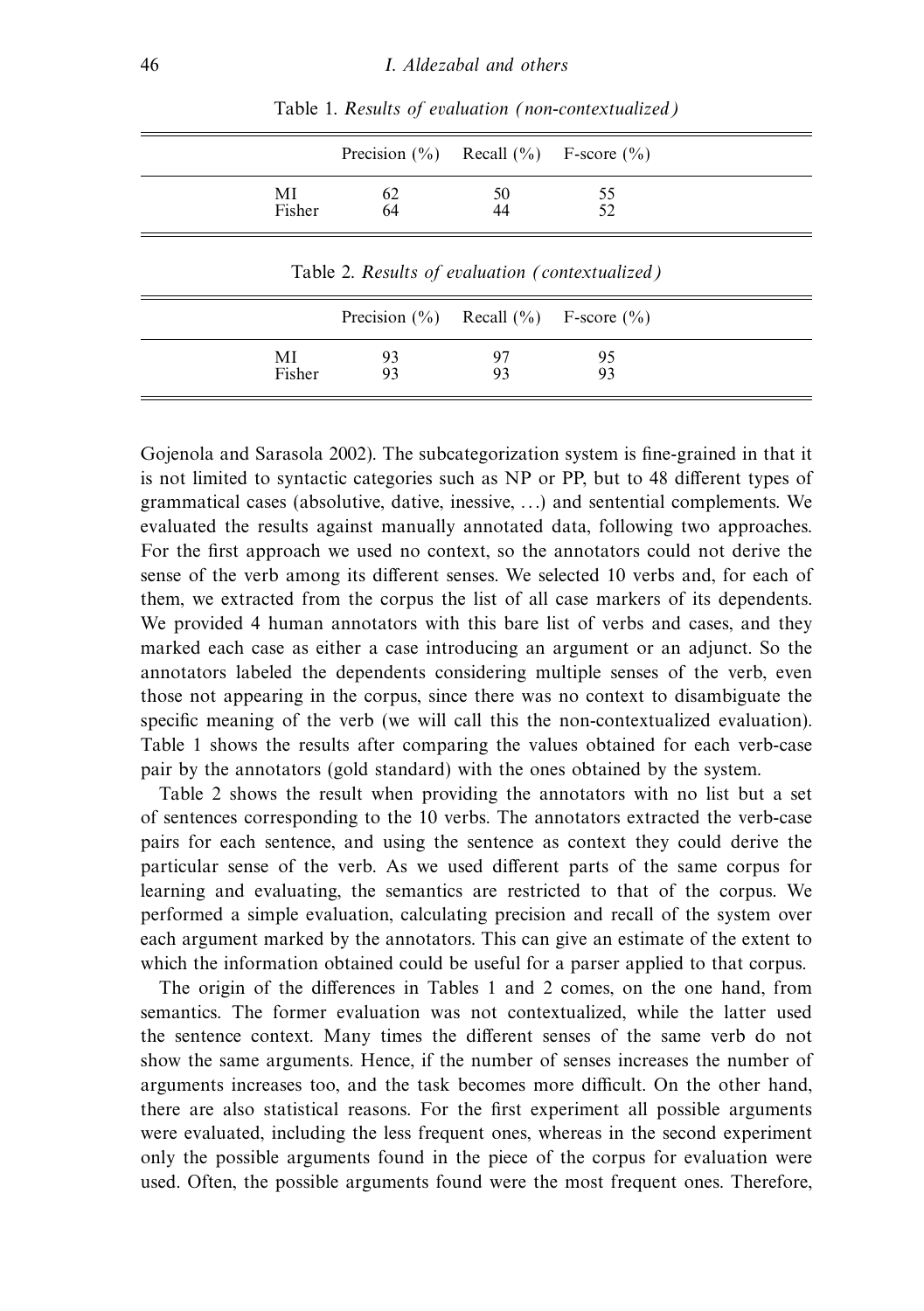as statistical measures performs better on frequent cases than on non frequent ones, we obtained better results on the second evaluation.

#### **5 Related work on the acquisition of subcategorization information**

Concerning the acquisition of subcategorization information, there are proposals ranging from manual examination of corpora to fully automatic approaches. Manning (1993) presents an approach starting from raw corpora. He uses a stochastic tagger and a finite-state parser to obtain instances of verbs with their dependents (either arguments or adjuncts), and then a statistical filtering phase produces subcategorization frames (from a set of previously defined 19 frames) for each verb. Manning's system learns from contexts with just one PP (maximum) per verb. Our system is more ambitious, as it learns from contexts with up to 5 PPs. Furthermore, he considers syntactic categories, while we deal with cases (more precisely, we distinguish 48 different kinds of cases), hence the combination number increases. Briscoe and Carroll (1997) describe a grammar based experiment for the extraction of subcategorization frames with their associated relative frequencies, obtaining 76.6% precision and 43.4% recall (non-contextualized evaluation). They use ANLT and COMLEX dictionaries (containing subcategorization information) to filter the contexts obtained by their parser. For our work, we could not make use of any previous information on subcategorization, because no Basque dictionary contains any, apart from the traditional transitive/intransitive distinction. Sarkar and Zeman (2000) report results for Czech, a free word order language. The input to the system is a set of manually annotated sentences, where each verb is linked with its dependents. Comparing this approach to ours, their data does not come from raw corpus, thus they do not deal with the problem of noise coming from the parsing phase. Their main limitation comes from relying on a treebank, which is an expensive resource. Regarding the parsing component, the systems presented so far are heterogeneous. While Manning uses simple parsing techniques, Briscoe and Carroll use a sophisticated full parser. Our system can be placed between the two approaches. Our shallow parsing results relie on a robust morphological analysis and disambiguation, while the finite-state grammar we used for parsing is very sophisticated compared to that used in Manning (1999), which contained 14 states and 100 transitions.

#### **6 Conclusion**

In the literature, finite-state processing has been applied to a variety of tasks, ranging from morphology to syntax. This work presents the application of a finite-state grammar to the specific task of detecting verbs and their associated sentence components. The application works at a level higher than morphology, as previously built syntactic units must be dealt with, but only with a restricted subset of syntax: the relation of verbs with their adjuncts and complements. The task is complex because many problems must be taken into account, such as ambiguity and determination of clause boundaries, among others. This way, without developing a full syntactic parser, we have been able to obtain useful results which are